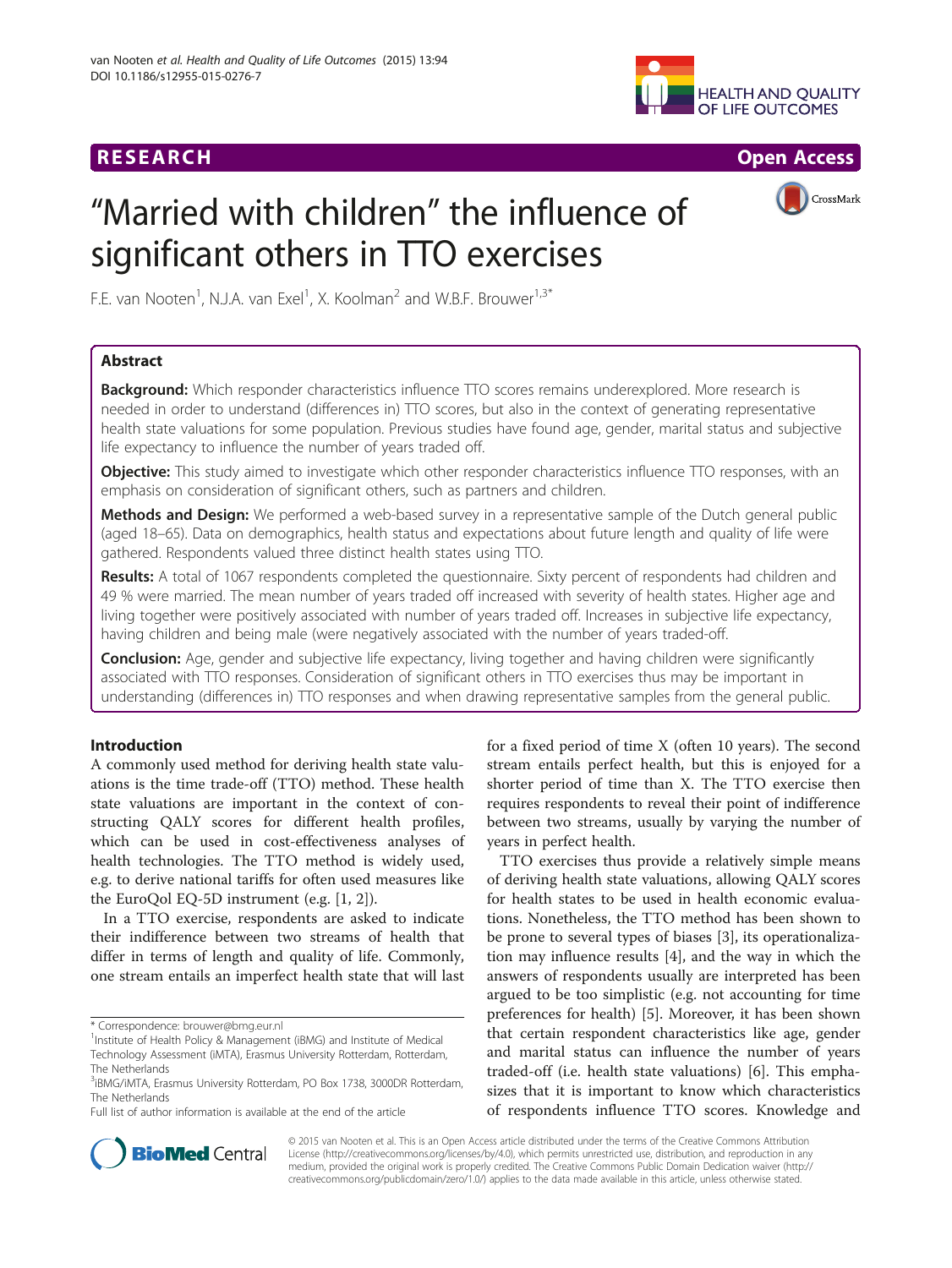understanding of the characteristics of respondents that influence TTO scores is important for several reasons: (i) when comparing health state valuations between respondents, populations or studies, (ii) for sampling purposes, when the aim is to generate representative health state valuations for a specific population, and (iii) to increase understanding of underlying considerations and mechanisms driving observed health state valuations.

Three clusters of responder characteristics influencing TTO scores may be distinguished: (i) the demographic characteristics age, gender, and marital status [\[6](#page-6-0)]; (ii) health status [\[7](#page-6-0), [8\]](#page-6-0) and health related characteristics (such as BMI) [\[9](#page-6-0)]; and (iii) subjective reference points for future length and quality of life [\[10](#page-6-0)–[12\]](#page-6-0).

It is conceivable that other responder characteristics are associated with the number of years traded in TTO exercises as well. TTO decisions may be especially affected by consequences on significant others, such as partners, children and family members. For instance, living shorter by trading off more life time may be considered less attractive when one has young (dependent) children, like observed by Van Der Pol & Shiell [\[13](#page-6-0)]. They found that recent mothers valued health states differently than the general population. Similarly, Devlin and colleagues found that females in a household with children provided significantly higher health state values [[7\]](#page-6-0). Health state valuations may also be influenced by consideration of the consequences on partners and family members of living shorter or in poor health. For instance, Matza and colleagues [\[14\]](#page-6-0) observed that individuals with a caregiver role were less willing to trade off time to improve their health status than non-caregivers. Conversely, consideration of others could also lead to increased trading of years, in order not to be a burden to others as recipient of informal care [[15](#page-6-0)].

While former studies have demonstrated the influence of marital status and having children on health state valuations using TTO, it remains unclear whether these are separate effects or that marital status perhaps combines the influence of having a partner and having children on TTO scores [[6\]](#page-6-0). This paper reports the results of a study that aimed to investigate the association of a broad range of responder characteristics with TTO scores, with a special emphasis on the consideration of significant others and on disentangling the influence of having a partner and having children on TTO scores.

#### Methods

The questions for this study were part of a larger webbased questionnaire which was administered online by a professional survey company to a representative sample of the Dutch general public in terms of gender and age (in the range 18–65 years). A minimum completion time of 15 min was set, based on a pilot test of the survey.

Respondents who completed the survey in less than 15 min were identified as speeders and excluded from the analyses. A total of 1223 respondents participated in the online survey; 156 (12.8 %) respondents were disregarded because of speeding. For the remaining 1067 respondents, mean response time for the questionnaire was 27.8 min (SD 8.2; range 15–63).

At the time of the design of this web-based TTO exercise, neither a universal web-based TTO protocol existed nor a standardized EuroQol web-based TTO. Hence, one was created. The questionnaire first asked about general responder characteristics, such as age, gender, marital status, nationality, level of education, having children, number of children and age of the youngest child. Next, respondents were asked about their current health (using VAS and the EQ-5D) and whether they currently have or have had a chronic or serious condition. In addition, they were asked the following question: "If, due to some illness, you had to choose between a shorter life in good health and a longer life in poorer health, what would you choose at this moment?"

Then, respondents were asked to value six health states. Five of the six health states were described using the three level EQ-5D descriptive system. The five health states were own health (as previously indicated by the respondent), perfect health and three imperfect health states (EQ-5D profiles 21,211, 22,221 and 33,312 - see Additional file [1](#page-6-0)). The latter were chosen to represent a broad range across health states and identical to those used in previous studies [[11](#page-6-0), [16](#page-6-0)], also to facilitate comparisons. The sixth state was labeled as 'dead'. To familiarize the respondents with the health states and tasks, they were first asked to rank these six health states and then to rate them using a visual analog scale ranging from 0 (worst imaginable health state) to 100 (best imaginable health state). Finally, respondents were asked to perform TTO exercises for the three imperfect health states mentioned above. The three TTO exercises (see Additional file [2](#page-6-0)) were presented to respondents in the order in which they had ranked them in the ranking exercise, with the highest ranked health state first.

In the TTO exercise respondents were first asked to choose between living 10 years in a specific imperfect health state followed by death (option A), or living 10 years in a perfect health state followed by death (option B). They could also indicate to be indifferent between the two (Option C). If the dominated option A was chosen, respondents needed to confirm this preference or choose again. If option B was chosen, they were asked to choose between living 10 years in the imperfect health state, after which they would die (option BA), living 5 years in a perfect health state, after which they would die (option BB), or being indifferent between these options (option BC). If respondents chose option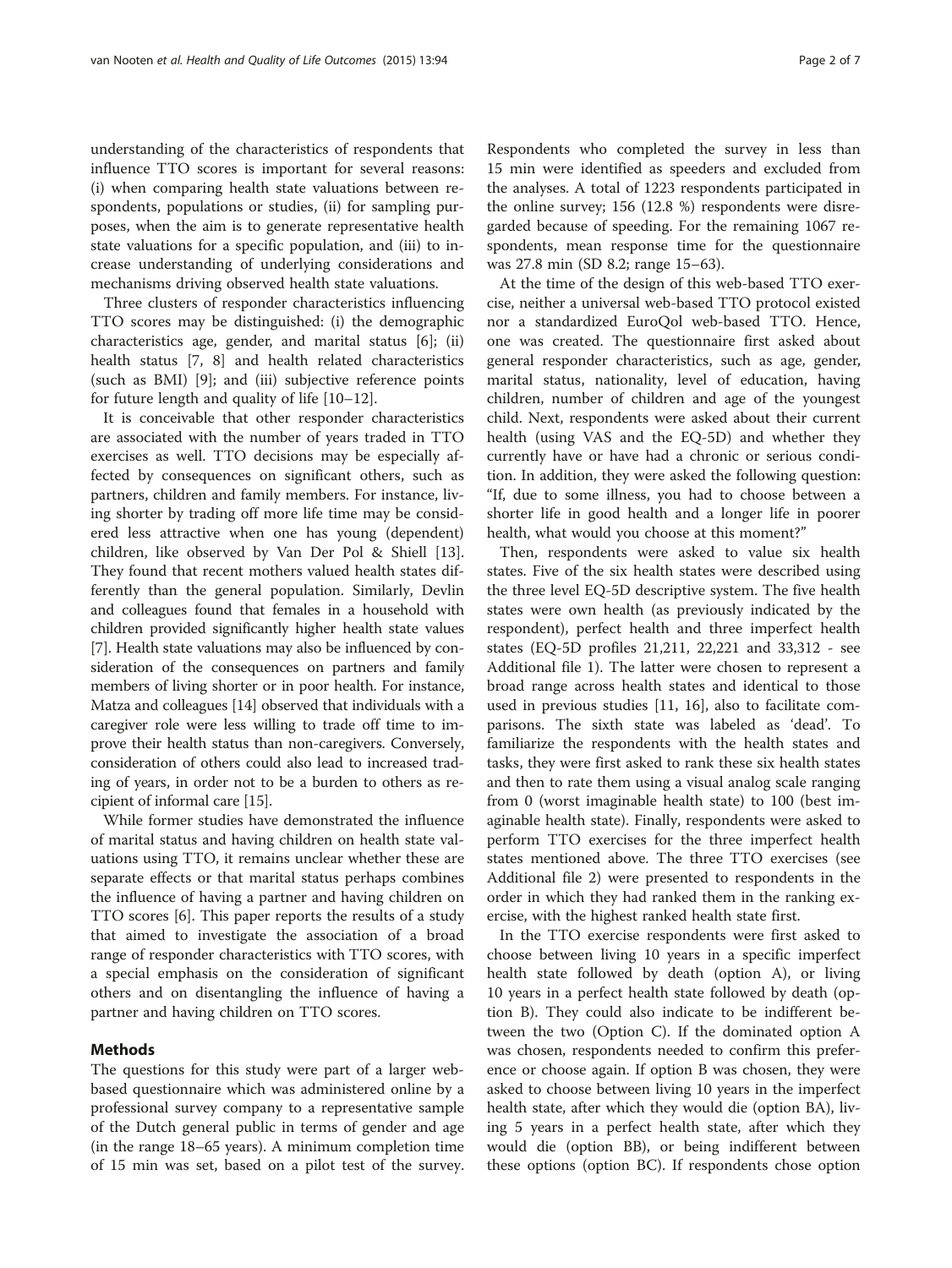BA they were shown a slider ranging from 0 to 10 years and asked to indicate how many years in perfect health would be equivalent to living 10 years in the imperfect health state presented to them. If respondents chose option BB they were shown a slider ranging from 0 to 5 years and asked to indicate how many years in perfect health would be equivalent to living 10 years in the imperfect health state. The slider in options BA and BB allowed indicating years with one decimal level of precision. Finally, respondents were asked to confirm that they were indifferent between living X years in perfect health and 10 years in the imperfect health state, with  $X$  taking the slider value in case of options BA and BB or 5 in case of option BC. If respondents immediately chose option C they were asked to confirm that they were indifferent between living 10 years in imperfect or perfect health state. In all cases, if respondents did not confirm their choice, they returned to the beginning of the question.

In this TTO exercise we did not include a protocol for states perceived as being worse than dead, since we felt this would be too complex in the context of self-completed online questionnaires [\[11\]](#page-6-0). The ranking of the six states indicated that especially the worst health state (33312) was ranked as worse than dead by some of the respondents (around 9 %). Since we did not have a separate valuation exercise for states considered to be worse than dead, we included all TTO responses obtained in the regular TTO exercise in the analyses. No responses were excluded therefore.

After the three TTO exercises, respondents were asked whether they had related the 10 year time frame to their own life while answering the questions, and whether they had assumed the 10 years period to start immediately. Moreover, we asked respondents whether they had considered specific moments in time that they wanted to reach (e.g. an anniversary or specific age) within that time frame. If so, they were asked to indicate which moments.

Finally, respondents answered some questions regarding their subjective life expectancy and their quality of life expectations at the ages of 60 (if aged 59 or less), 70, 80 and 90 years, using the EQ-5D as done before [\[10, 17, 18](#page-6-0)].

A number of variables were constructed for the analyses. The number of years sacrificed out of the remaining 10 was calculated (10 minus the minimum number of years required in perfect health). Subjective life expectancy (SLE) was calculated by deducting the actual age from expected age of death. The utilities for quality of life expected at 60, 70, 80 and 90 years were calculated using the expected EQ-5D health profiles and the Dutch EQ-5D tariffs [\[2\]](#page-6-0). Body mass index was calculated by dividing the weight responders provided by the square of their height (in meters).

Analyzing the data, we first ran a regression model including explanatory variables that used in previous

research, as discussed in the introduction: age, gender, marital status, educational status, own health and subjective life expectancy. Next, the contribution of three additional types of responder characteristics was investigated, i.e.: demographics (gender, age, highest education, marital status, children yes/no, number of children, age youngest child), health (VAS; chronic illness; serious ill-

ness; weight) and expectations (subjective life expectancy and quality of life at the ages of 60, 70, 80 and 90). First, regressions were performed per TTO question per type of responder characteristic, giving in total three regressions. If a variable was statistically significant ( $p < 0.05$ ) in at least one of the regressions it was included as explanatory variable in the final model. As the data was not normally distributed, bias corrected confidence intervals were obtained using a non-parametric bootstrap procedure using 10,000 replications.

#### Results

#### Responder characteristics

A total of 1223 respondents completed the questionnaire of which 156 (12.8 %) were removed because of speeding through the questionnaire. The remaining 1067 respondents were included in the analyses. Table [1](#page-3-0) shows that the mean age of the sample was 43 years, half of the respondents were male and mean VAS score was 75. Sixty percent of the total sample had children, varying between 8 % among those who were single and 86 % among those who were married. Twenty eight percent of the respondents indicated to have (had) a serious condition and 36.6 % indicated to have (had) a chronic condition. The average BMI was 26.4 and 19.1 % indicated to be overweight.

In total, 56 % of the respondents indicated to have a preference for a shorter life in perfect health over a longer life in imperfect health. Irrespective of their living situation (single or in a partnership), 63 % of the respondents without children and 49 % of the respondents with children would prefer quality of life over longevity. In addition, irrespective of having children, 50 % of the responders who were married chose longevity over quality of life while this was 36 % of the unmarried respondents who did have a partner.

In total, 16 % of respondents indicated to wish to reach a specific moment in time, of which 68 % had children.

#### Numbers of years traded off in the health states

The average number of years respondents wanted to trade off was 3.16 years for health state 1 (i.e. the highest ranked one), 3.80 years for health state 2 and 5.63 years for health state 3 (Table [2\)](#page-3-0). Figure [1](#page-4-0) shows the distribution of years traded off in each of the health states. Table [2](#page-3-0) shows that respondents who indicated to have a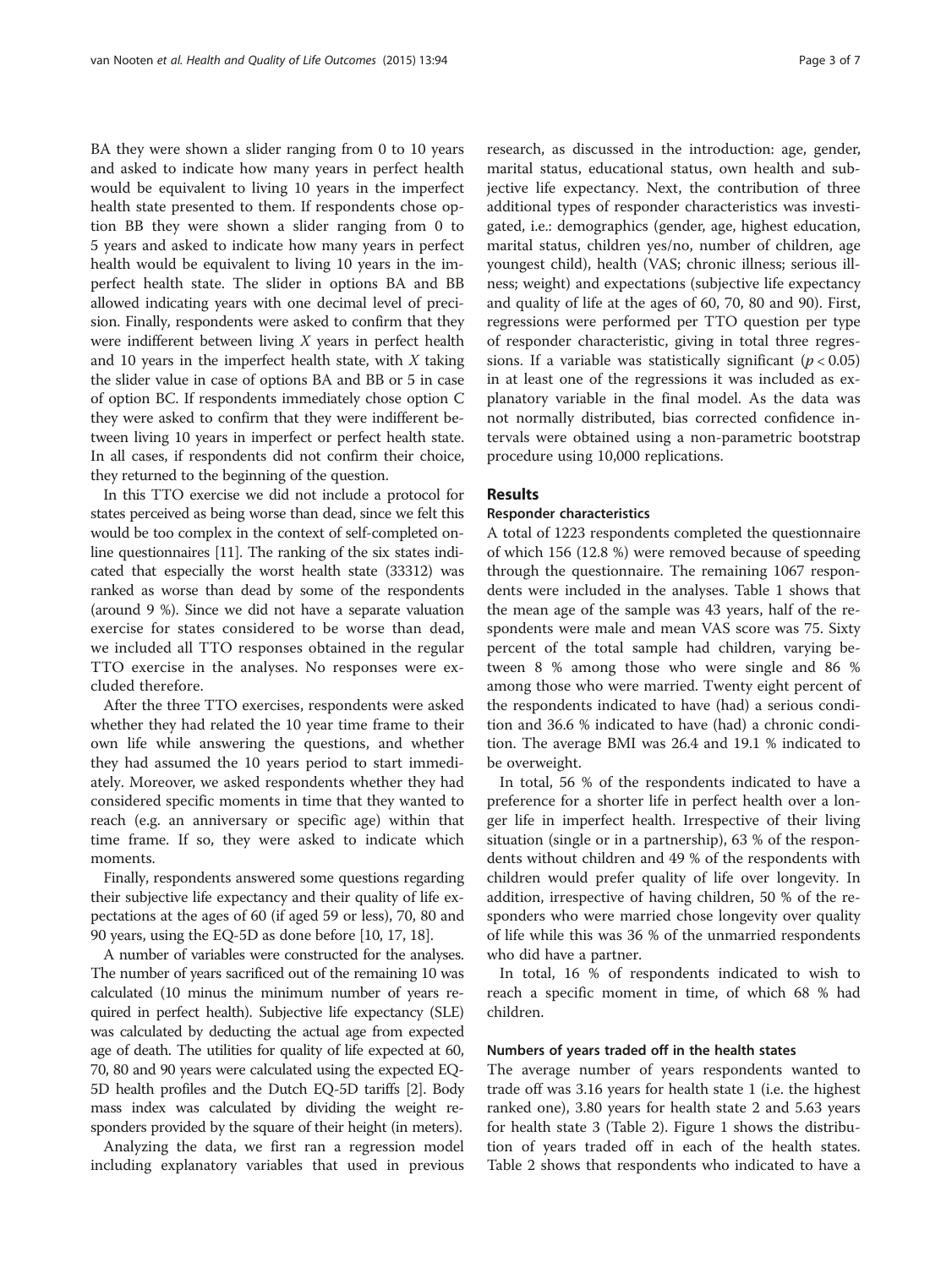<span id="page-3-0"></span>

|  | <b>Table 1</b> Demographics of the sample $(n = 1067)$ |  |  |  |
|--|--------------------------------------------------------|--|--|--|
|--|--------------------------------------------------------|--|--|--|

| Age (mean, SD, range)                                  |                                                        | 43.2 (13.64) 18-65 |  |  |
|--------------------------------------------------------|--------------------------------------------------------|--------------------|--|--|
| Gender (male) (%)                                      |                                                        | 50.2 %             |  |  |
| Education (%)                                          | Lower                                                  | 15.4 %             |  |  |
|                                                        | Middle                                                 | 53.7 %             |  |  |
|                                                        | Higher                                                 | 30.9 %             |  |  |
| Marital status (%)                                     | Married                                                | 49 %               |  |  |
|                                                        | Living together                                        | 15.3 %             |  |  |
|                                                        | Divorced                                               | 8.5 %              |  |  |
|                                                        | Widow(er)                                              | 2.2 %              |  |  |
|                                                        | Single                                                 | 21.5 %             |  |  |
|                                                        | Don't want to reveal                                   | 3.5 %              |  |  |
| Children (yes) (%)                                     | 60.2 %                                                 |                    |  |  |
| Number of children (mean, SD, range)                   | $2.1$ (0.94) $1 - 11$                                  |                    |  |  |
| Age of youngest child in years (mean, SD, range)       | 17.1 (11.4) 1-44                                       |                    |  |  |
| Dutch (%)                                              | 98.6 %                                                 |                    |  |  |
| Employed (%)                                           |                                                        | 47.3 %             |  |  |
| Current quality of life EQ-5D VAS (mean, SD)           | 75.0 (16.59)                                           |                    |  |  |
| Current quality of life EQ-5D utility (mean, SD)       | 0.85(0.23)                                             |                    |  |  |
| Do you have ever had a serious condition? (yes) (%)    | 28.2 %                                                 |                    |  |  |
| Do you have a chronic disease? (yes) (%)               | 36.6 %                                                 |                    |  |  |
| BMI (mean, SD)                                         |                                                        | 26.4 (5.08)        |  |  |
| Overweight? (yes) (%)                                  |                                                        | 56.1 %             |  |  |
| Obese? (yes) (%)                                       |                                                        | 19.1 %             |  |  |
| SLE (mean, SD)                                         |                                                        | 37.8 (17.21)       |  |  |
| $(N = 921)$                                            | Quality of life at years 60 (EQ-5D utility (mean, SD)) | 0.77(0.27)         |  |  |
| Quality of life at years 70 (EQ-5D utility (mean, SD)) | 0.69(0.30)                                             |                    |  |  |
| Quality of life at years 80 (EQ-5D utility (mean, SD)) | 0.51(0.37)                                             |                    |  |  |
| Quality of life at years 90 (EQ-5D utility (mean, SD)) | 0.32(0.42)                                             |                    |  |  |

preference for a shorter life in perfect health over a longer life in imperfect health, indeed traded off significantly more years than respondents who preferred to live longer in imperfect health ( $p < 0.05$ ).

Table [3](#page-5-0) shows the results of the model that included variables also used in previous research (model 1). A

Table 2 Years traded off of respondents who prefer to live shorter in perfect health compared to respondents who prefer to live longer in imperfect health

|                                                   | Mean<br>(SD) | health $(n = 599)$ | Shorter in perfect Longer in imperfect $P^a$<br>health $(n = 468)$ |      |
|---------------------------------------------------|--------------|--------------------|--------------------------------------------------------------------|------|
| Health State 1 3.16 (2.58) 3.65 (2.48)<br>(21211) |              |                    | 2.53(2.56)                                                         | 0.00 |
| Health State 2 3.80 (2.56) 4.43 (2.31)<br>(22221) |              |                    | 2.99(2.65)                                                         | 0.00 |
| Health State 3 5.63 (2.01) 6.00 (1.79)<br>(33312) |              |                    | 5.15(2.17)                                                         | 0.00 |

<sup>a</sup>independent samples T-test

negative sign means that respondents were willing to give up less years in the TTO exercise. In this model age (negative), marital status (negative) and subjective life expectancy (SLE) (negative) were statistically significantly associated with the number of years traded off. Education level and health measured by VAS were not statistically significantly associated with the number of years traded off.

The three regression analyses performed per TTO question per responder characteristic showed that only two variables from the long list of additional demographic, health, and expectations variables were statistically significantly associated with TTO answers: the dummy variable (yes/no) for living together (but not married) and the dummy variable (yes/no) for having children.

Table [3](#page-5-0) shows the results of the model including the variable "living together" (model 2). The results show that age (negative), male gender (positive), married (negative), and SLE (negative) remained statistically significantly associated with years traded off. Only the coefficient for being married changed meaningfully.

Table [3](#page-5-0) shows the results of a model adding the variable "having children" to the model (model 3). Age, gender and SLE remained significantly associated with years traded off and their coefficients had the same sign as before. The variable VAS now also showed a significant (positive) association with years traded off, while having children was negatively associated with years traded off. Respondents with children traded off fewer years than those without, therefore. Interestingly, marital status lost significance while people living together significantly traded off more years than others. (A model including a single dummy variable 'having a partner' - encompassing both "married" and "living together" - showeded this new variable not to be statistically significantly associated with years while all other results remained similar to those presented in Table [3.](#page-5-0))

## **Discussion**

Not many previous studies have studied the association between TTO responses and a wide variety of background characteristics of respondents. The aim of this study was to do so, with a special emphasis on the consideration of significant others. We investigated the association of these variables with the responses to a TTO exercise solved by a large and representative sample from the Dutch general public, valuing three distinct health states and using a 10 year time frame. The results provided some interesting insights. Expanding the regression model to include a broader range of variables showed having children and living together to be significantly associated with TTO scores. Before addressing our results in more detail, some limitations of our study are highlighted.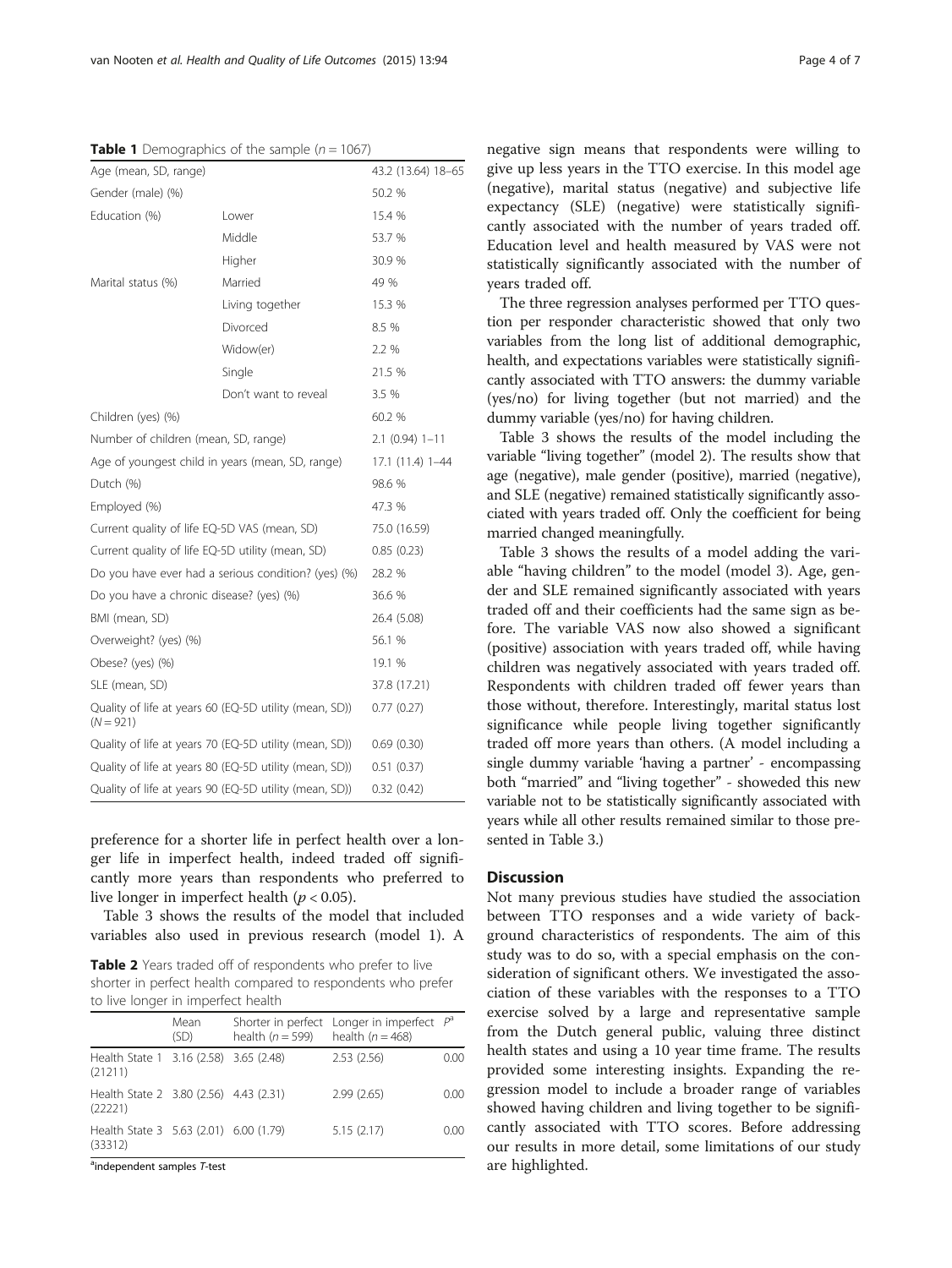<span id="page-4-0"></span>

A first limitation was that we used an online survey for our study. Given the complex and uncommon task respondents need to fulfil in a TTO exercise, one may expect responses in an interview setting to more accurately describe health state preferences (although every method may have its own advantages and disadvantages). It needs noting that successful TTO studies have

been performed online before (e.g. [\[19](#page-6-0)]). Second, we did not include a separate valuation module for worse than dead health states, since we felt that the current TTO exercise was already cognitively demanding for members of the general public, as previously argued [[11, 16\]](#page-6-0). This may have influenced our results and it remains interesting to see how the variables investigated here would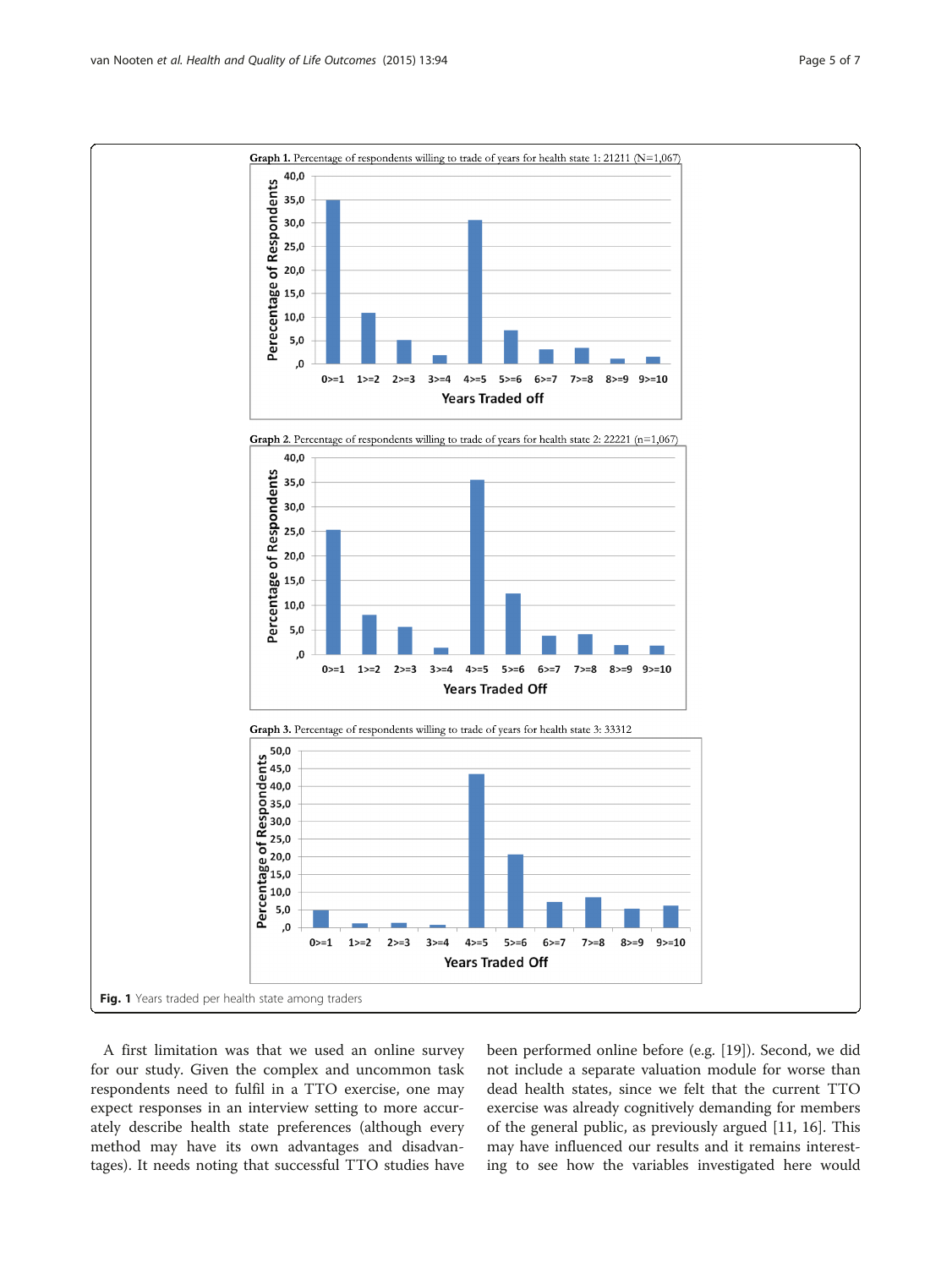|                         | Model 1                                              |          |          | Model 2  |                                         |          | Model 3  |                                         |          |
|-------------------------|------------------------------------------------------|----------|----------|----------|-----------------------------------------|----------|----------|-----------------------------------------|----------|
|                         | Bias corrected 95 % CI<br>Average marginal<br>effect |          |          | effect   | Average marginal Bias corrected 95 % CI |          | effect   | Average marginal Bias corrected 95 % CI |          |
| Age                     | $-0.044$                                             | $-0.057$ | $-0.032$ | $-0.044$ | $-0.053$                                | $-0.036$ | $-0.040$ | $-0.049$                                | $-0.032$ |
| Male                    | 0.306                                                | 0.092    | 0.521    | 0.313    | 0.161                                   | 0.466    | 0.275    | 0.117                                   | 0.426    |
| VAS                     | 0.004                                                | $-0.002$ | 0.011    | 0.004    | $-0.001$                                | 0.009    | 0.005    | 0.000                                   | 0.009    |
| Married                 | $-0.467$                                             | $-0.694$ | $-0.240$ | $-0.377$ | $-0.552$                                | $-0.197$ | $-0.221$ | $-0.422$                                | 0.019    |
| Highest Education 0.066 |                                                      | $-0.166$ | 0.298    | 0.078    | $-0.092$                                | 0.247    | 0.045    | $-0.12$                                 | 0.218    |
| <b>SLE</b>              | $-0.028$                                             | $-0.038$ | $-0.018$ | $-0.028$ | $-0.035$                                | $-0.021$ | $-0.028$ | $-0.035$                                | $-0.021$ |
| Living together         |                                                      |          |          | 0.312    | $-0.091$                                | 0.531    | 0.369    | 0.140                                   | 0.595    |
| Children                |                                                      |          |          |          |                                         |          | $-0.343$ | $-0.541$                                | $-0.149$ |

<span id="page-5-0"></span>Table 3 Results (dependent variable: Years traded-off)

Bold print indicates statistical significance (based on 95% CI)

relate to negative valuations of health states. Third, while our study included a broad array of variables, it needs noting that other potentially influential variables (e.g. more attitudinal questions) also remain understudied. This could be investigated in future research. Fourth, the health state valuations observed in our study were higher than the corresponding national EQ-5D tariffs [\[2](#page-6-0)]. This may well relate to our operationalization of the TTO method, which has been shown to be influential before [[3\]](#page-6-0). An important difference between the EuroQol protocol and this study is the number of iterations in the choice method used to obtain the indifference point. Here, we only used one iteration. A more intensive iteration procedure may help respondents to reach their indifference point more accurately and could result in more variation in the answers. It needs noting that the results from this study are closer to the corresponding national EQ-5D tariffs than previous studies which did not use choice based methods [\[10, 16\]](#page-6-0) More research in the relative advantages of different preference elicitation techniques remains warranted, also in the field of health [\[20](#page-6-0)].

Notwithstanding these limitations and areas for further research, this study has provided some interesting results. First, when running the regression model including the more commonly included variables, our results resemble those of earlier research. Notably, SLE and age had a significant influence on years traded off as observed before [[10](#page-6-0), [16\]](#page-6-0). This suggests that the influence of these characteristics is relatively stable across studies, supporting the generalizability of these and earlier findings.

Previous research classified marital status as being the third most important influence on TTO scores [\[6](#page-6-0)]. However, marital status may be strongly related with both having a partner and with having children. This relationship became clear in our analysis. Only introducing the variable 'living together' to the model next to 'being married' did not affect the the sign and significance of the variable 'being married', while 'living together' did not reach significance. However, when also adding the variable 'having children' to the model, the results changed. The effect and significance of 'being married' was taken over by the variable 'having children', rendering the 'being married' insignificant. This suggests the variable 'being married' may proxy 'having children' if the latter is not accounted for. Hence, the influence of marriage per se may be less strong than sometimes suggested.

Moreover, an intriguing result of the final analysis is the positive association between years traded off and 'living together'. While being married commonly was associated with less years traded off (albeit insignificantly so in our final model), living together was associated with significantly more years traded off. The question why living together (but not being married) could lead to more years traded off cannot be answered with this study. However, a recent study by Krol and colleagues [[15](#page-6-0)] showed that respondents, when answering TTO questions, exhibit altruistic preferences. That is, they consider the consequences of their choices on significant others. However, two distinct considerations can be distinguished; one focusing on longevity (living longer for the others despite of poor health, for instance not to be missed), the other focusing on quality of life (giving up more years in order not to be a burden for loved ones). A possible explanation for our results could be that people living together may more often focus on quality of life, while being married (and especially having children) may lead to a focus on longevity. Such motivations behind response patterns are an important area for future research.

Respondents with children more often indicated they had a specific moment in time in mind that they would like to reach, while solving the TTO exercise. This moment in time was often related to children and grandchildren (e.g. seeing them grow up, being at a wedding of children, living long enough for them to be old enough to be independent) among respondents with children. Of those without children, many of the reasons revolved around having a family.